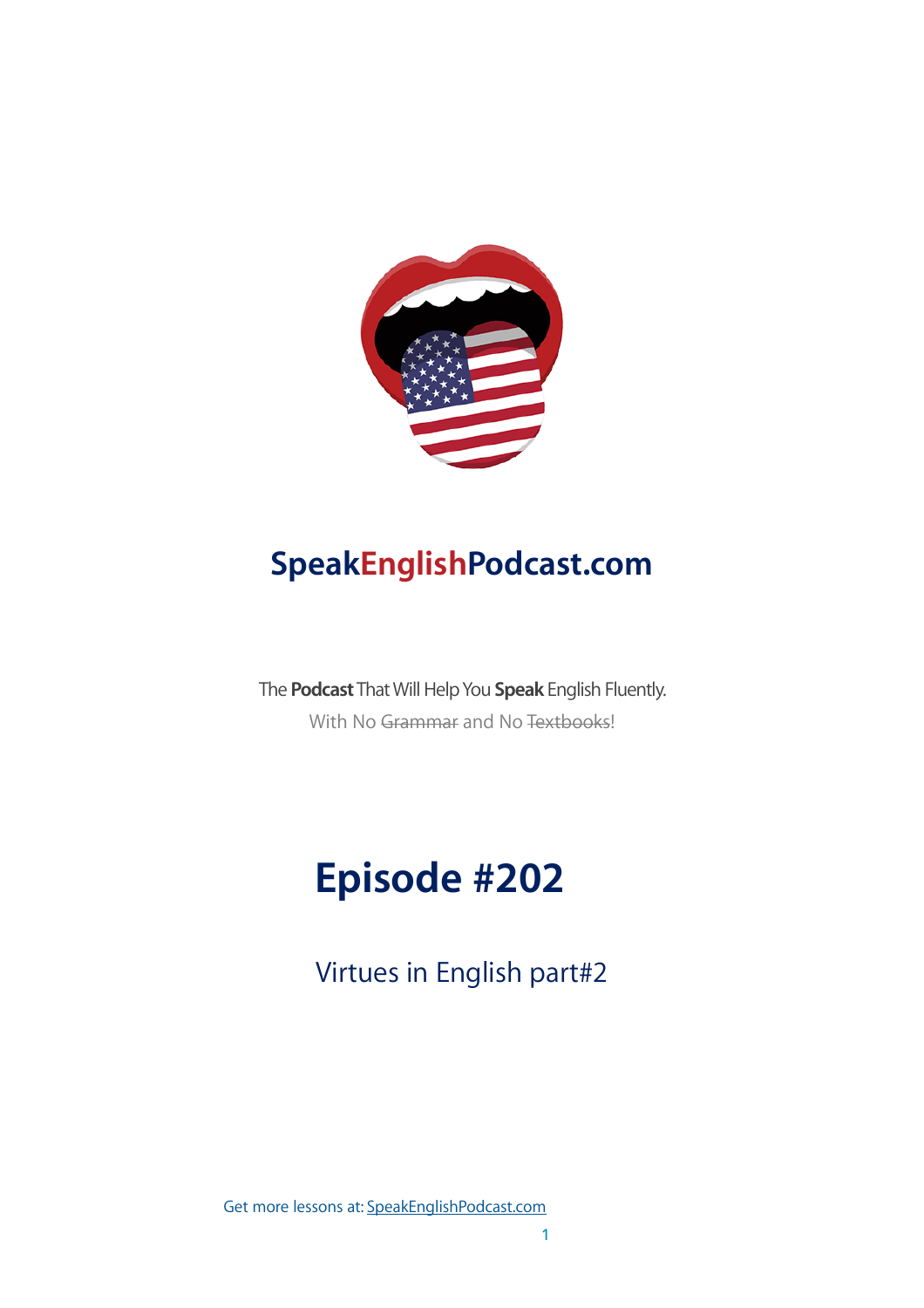Hi, everybody! I am Georgiana, your English teacher and founder of [SpeakEnglishPodcast.com](http://speakenglishpodcast.com/). My mission is to help you speak English fluently.

In this episode:

We're going to continue to learn **virtues in English**. Maybe we'll discover that we possess those virtues by the end of the episode, with a bit of luck.

In the second part of the show, you'll practice your English with a new mini-story with questions and answers related to **virtues**.

Remember that at SpeakEnglishPodcast.com, you can find the **transcript** of this episode.

Ok. In a previous episode, I talked about these four virtues:

- **Loyalty**
- **Sensitivity**
- **Serenity**
- **Resilience**

Today, we will look at four more **virtues** that I will further discuss and give examples. We will all end up very virtuous :)

Let's start!

## **1. Gratitude**

Okay, this is a virtue that is lacking in our society. It involves giving thanks, either in word or with an action. That is, you can reciprocate with **gratitude** to someone by helping them with something, or by showing kindness, etc. From the word **gratitude**, we get the word **grateful**.

## **Example:**

"Pam has **no gratitude** towards her parents. Her parents saved all their lives so she could go to college.

But she dropped out of college to travel the world with a backpack."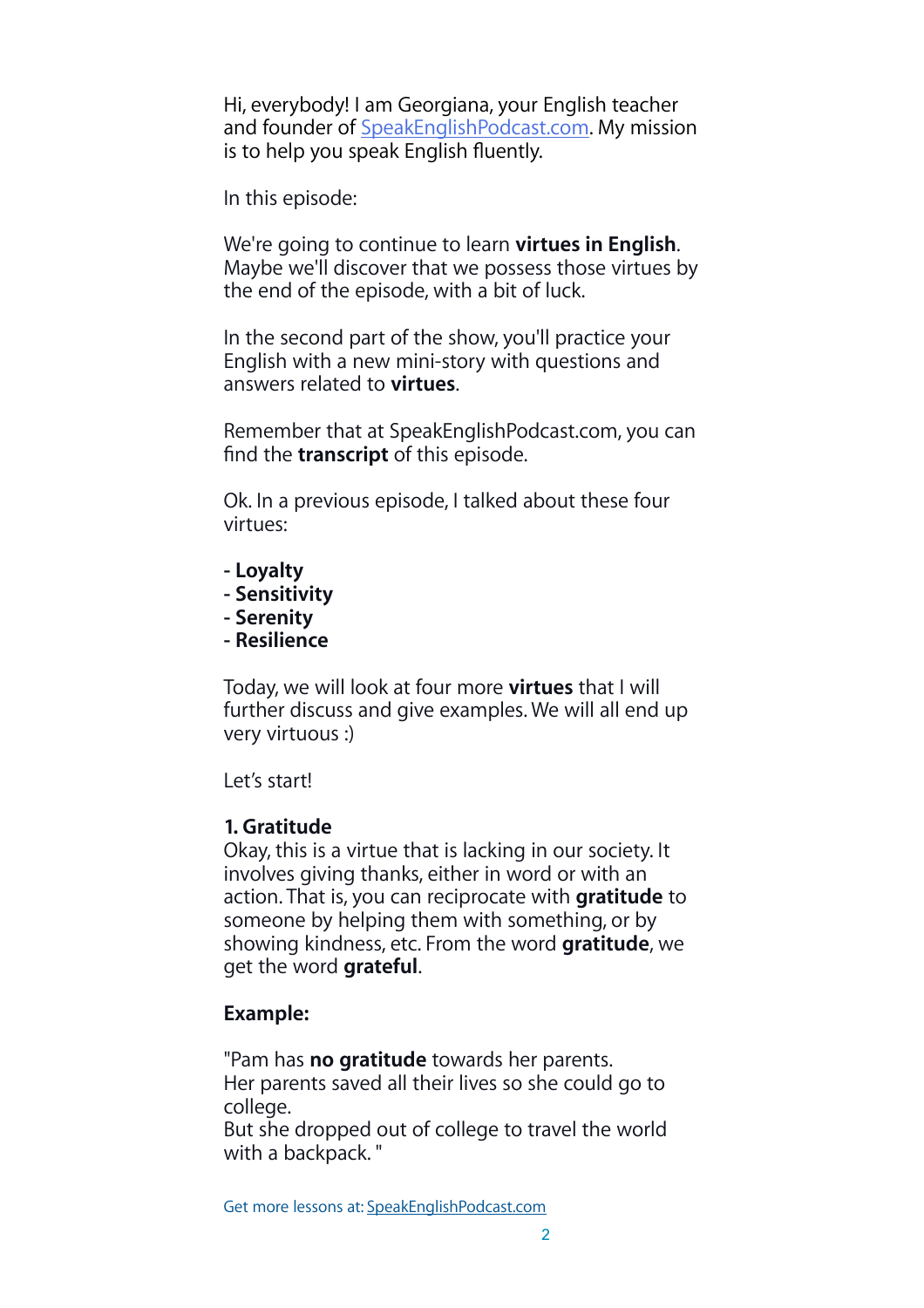And while Pam surely has a great time, she has been very **ungrateful** towards her parents.

Let's look at the next one:

## **2. Perseverance**

Well, this word I think is easy to remember. It means to be persistent in some projects, which typically may take quite some time. It is an essential virtue since it takes a lot of **perseverance** to achieve most things in life. We can take the example of athletes, who need to train every day at a very high level. This is very hard, and it requires **perseverance**.

An **example**. Imagine yourself in a job interview:

- What is your greatest virtue?

- I am perseveran…presea…pers…perseverant person!

:) Now that's a **persevering** person :)

Let's see the next one:

## **3. Courage**

We can also use the word **bravery** instead of **courage**. A person with **courage** confronts danger without being afraid and even transforms it into determination. Many times **courage** is exhibited with passion. It can be found in soldiers, police officers, firefighters, ... But we can also find **courage** in any person and situation.

## An **example**:

- Tom had the **courage** to ask for a raise.

- And did he get it?
- No. Now he is looking for a job.

And last but not least:

## **4. Prudence**

Although courage and **prudence** seem like opposites, they are not. A **prudent** person is not a fearful or frightened person. They simply do not act impulsively. They avoid unnecessary risks. They act with caution. It is quite similar to **wisdom**. The difference I think, is subtle. A **prudent** person tends to have good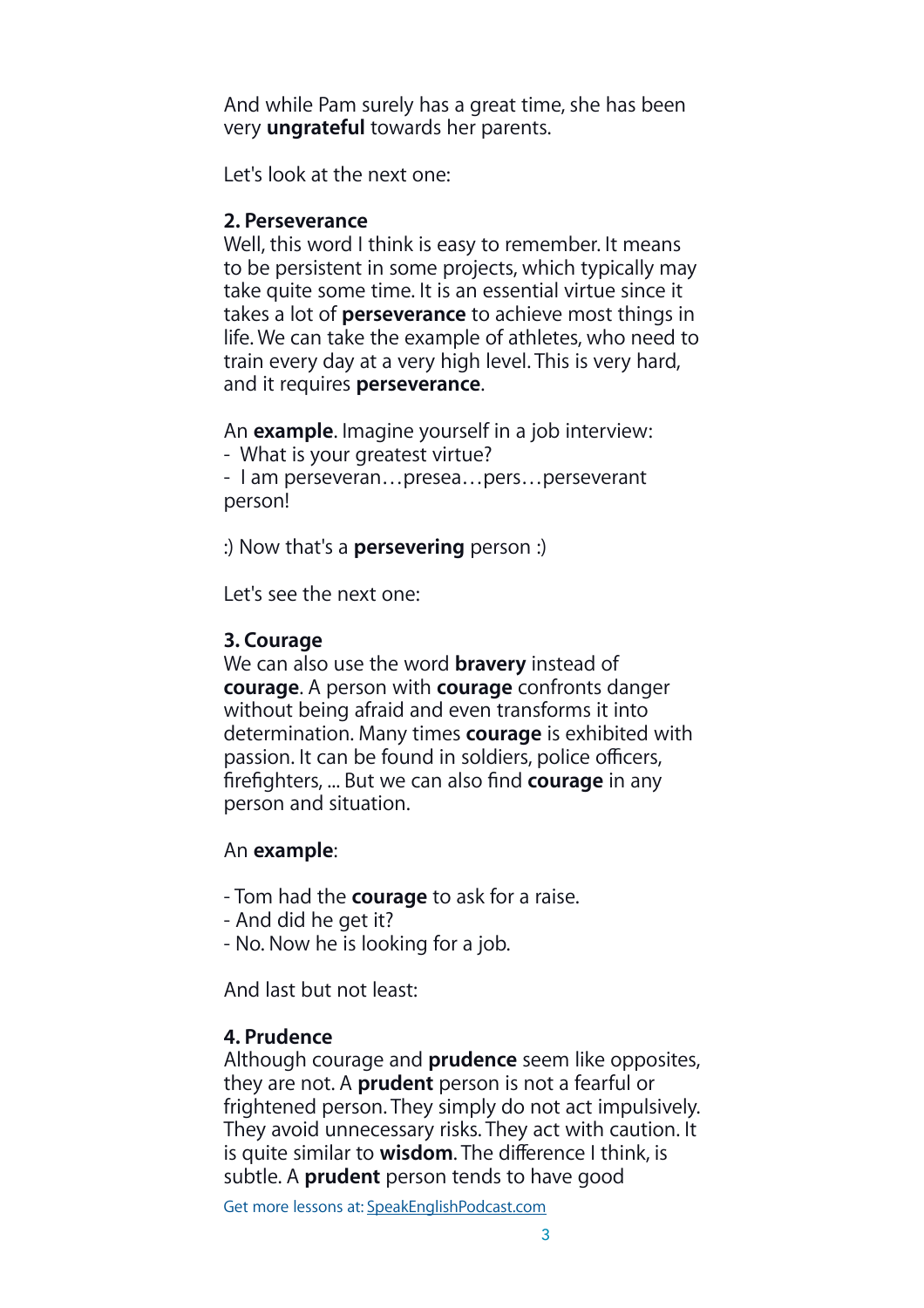judgment. That is, to make good decisions. A **prudent** person simply tries to avoid potentially dangerous situations by not acting impulsively.

#### **For example:**

A ship was sailing at sea when a fire broke out. The captain asks everyone to leave the ship immediately. A passenger is about to jump into the sea, but his very **prudent** wife tells him: "Tony, wait 1 hour, we just ate and we haven't even digested yet."

Well, this example has a certain humor. Sometimes an excess of **prudence** is not very wise :)

What do you think? Do you have all the virtues, only some of them, or are you lacking in **virtuosity**?

Ok. Today we have talked about these four **virtues:**

**Gratitude Perseverance Courage Prudence**

By the way, if you want to know how to **speak English** using the right techniques, visit SpeakEnglishPodcast.com and [subscribe](https://fluencythroughstories.lpages.co/method/) to my mailing list. I will send you my **5-day video course** so you can **learn how speak English fluently.** And it's completely free.

## **[GET MY FREE 5-DAY VIDEO COURSE:](https://fluencythroughstories.lpages.co/method/)**

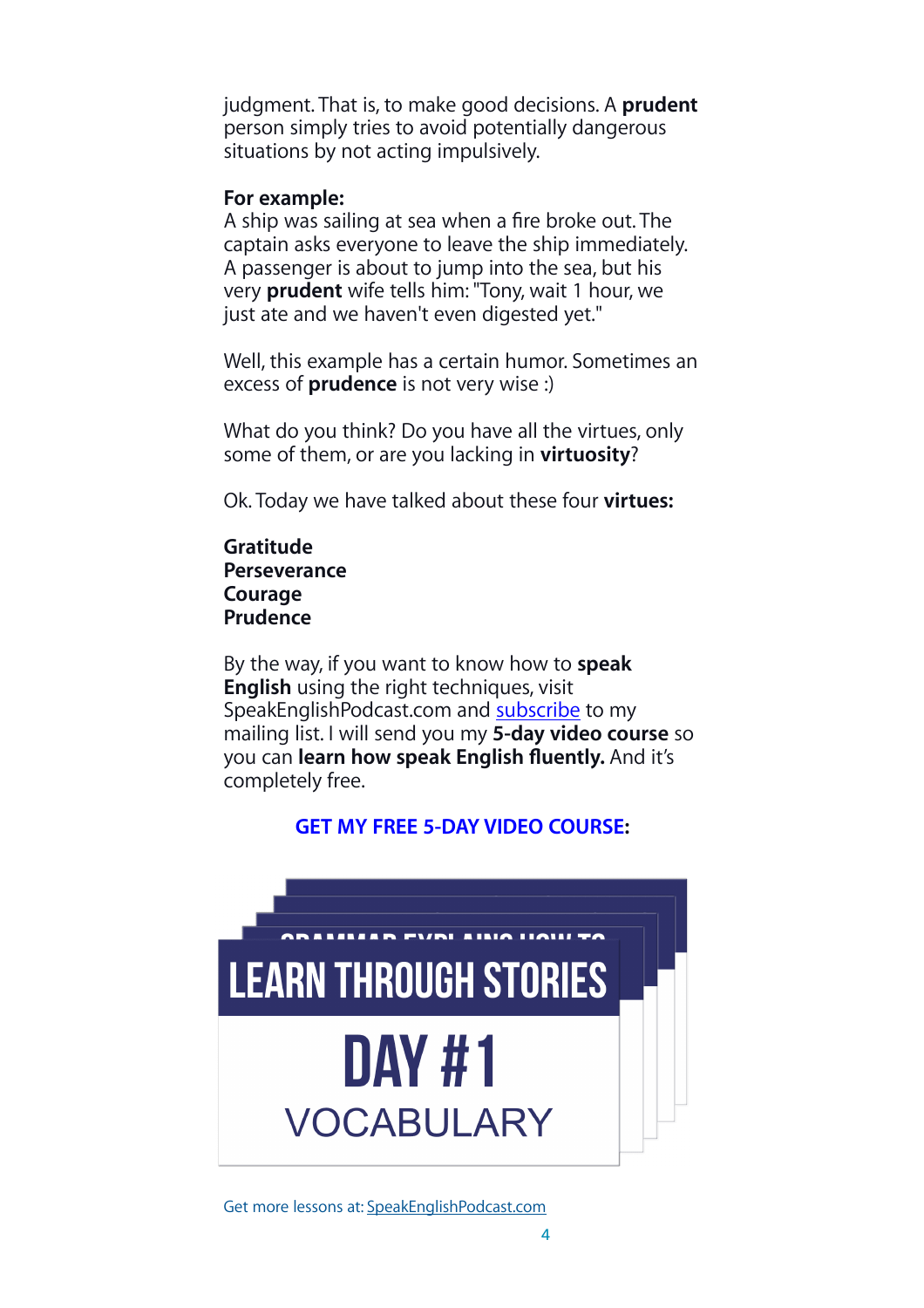Ok! Now it's time for you to practice your speech with a mini-story.

## **Mini-Story**

## **(Practice your speaking)**

*What's a mini-story?*

*A mini-story is very simple. I give you information using phrases, and then I ask you questions.*

*After each question, there will be some seconds of silence: it's your turn to answer the question!*

*Just try to give an easy and short answer. Not a complex one.*

*After your answer, I'll give you the correct answer.*

*And just like that, I'll tell a story with questions and answers.*

Are you ready?

**Jim and his wife Pam agree to dine at a fine restaurant.**

**Do they agree to go out to dine or stay home?** They agree to go out to dine. **Who agrees to have dinner?** Jim and his wife, Pam. They agree to have dinner. **Where do they agree to have dinner?** At a fine restaurant.

**Jim orders soup as first course and a medium-rare steak as second course.**

#### **Does Jim order a pineapple pizza?**

No, Jim doesn't order a pineapple pizza. Besides, they say pineapple on pizza is a terrible idea.

**What does he order as first course?**

Soup. He orders soup. He orders soup as first course. And then he orders medium-rare steak for the second course.

#### **How does he order the steak?**

Medium-rare. For his second course, Jim orders medium-rare steak.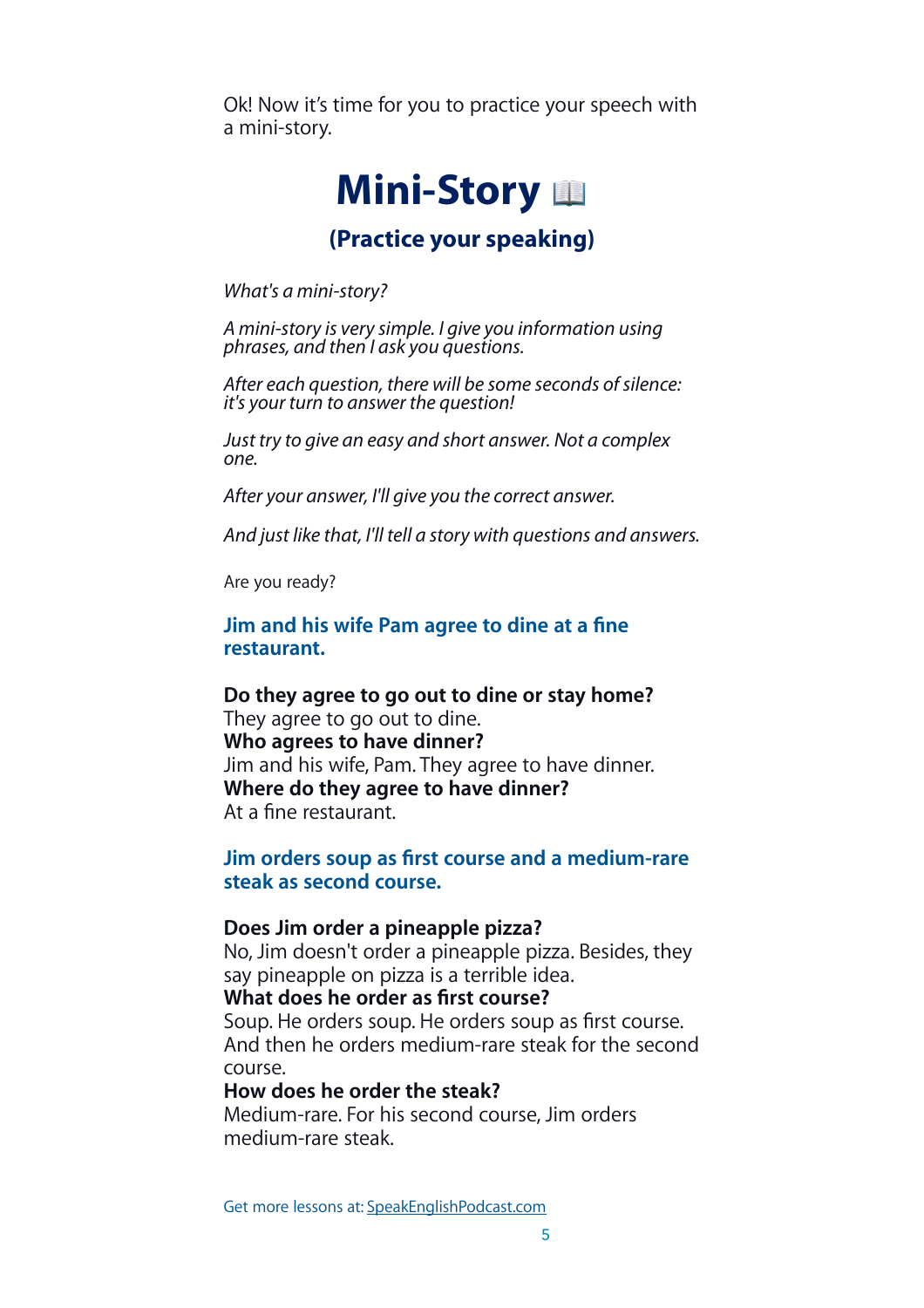## **When the waiter brings the soup, Jim sees a fly in it.**

#### **What does the waiter bring?**

The soup. The waiter brings soup. **Does Jim see something in the soup?** Yes. He sees a fly. Jim sees a fly in the soup. **Does the fly eat all the soup?** No. The fly doesn't eat all the soup. It's just in the soup.

#### **Jim complains to the waiter politely but firmly.**

#### **Does the waiter complain to Jim?**

No. No. The waiter doesn't complain to Jim. Jim complains to the waiter.

#### **Does Jim complain to the waiter or about the waiter?**

Jim complains to the waiter, not about the waiter. He does it politely but firmly.

#### **How does Jim complain?**

Politely but firmly. That's how Jim complains.

## **The waiter changes Jim's soup and apologizes.**

#### **What does the waiter change?**

The soup. The waiter changes Jim's soup. **Who's soup does the waiter change?** Jim's soup. The waiter changes Jim's soup. **Does the waiter apologize or ask for forgiveness?** Well, both. The waiter apologizes or asks for forgiveness, which is the same thing.

## **The restaurant owner, who has seen what happened, invites the couple to dinner for free.**

#### **Does the couple have to pay for dinner?**

No, they don't have to pay. They can dine for free. **Who saw what happened?**

The owner. The owner saw what happened. **Who is invited?**

The couple. The couple is invited. Jim and his wife are the guests.